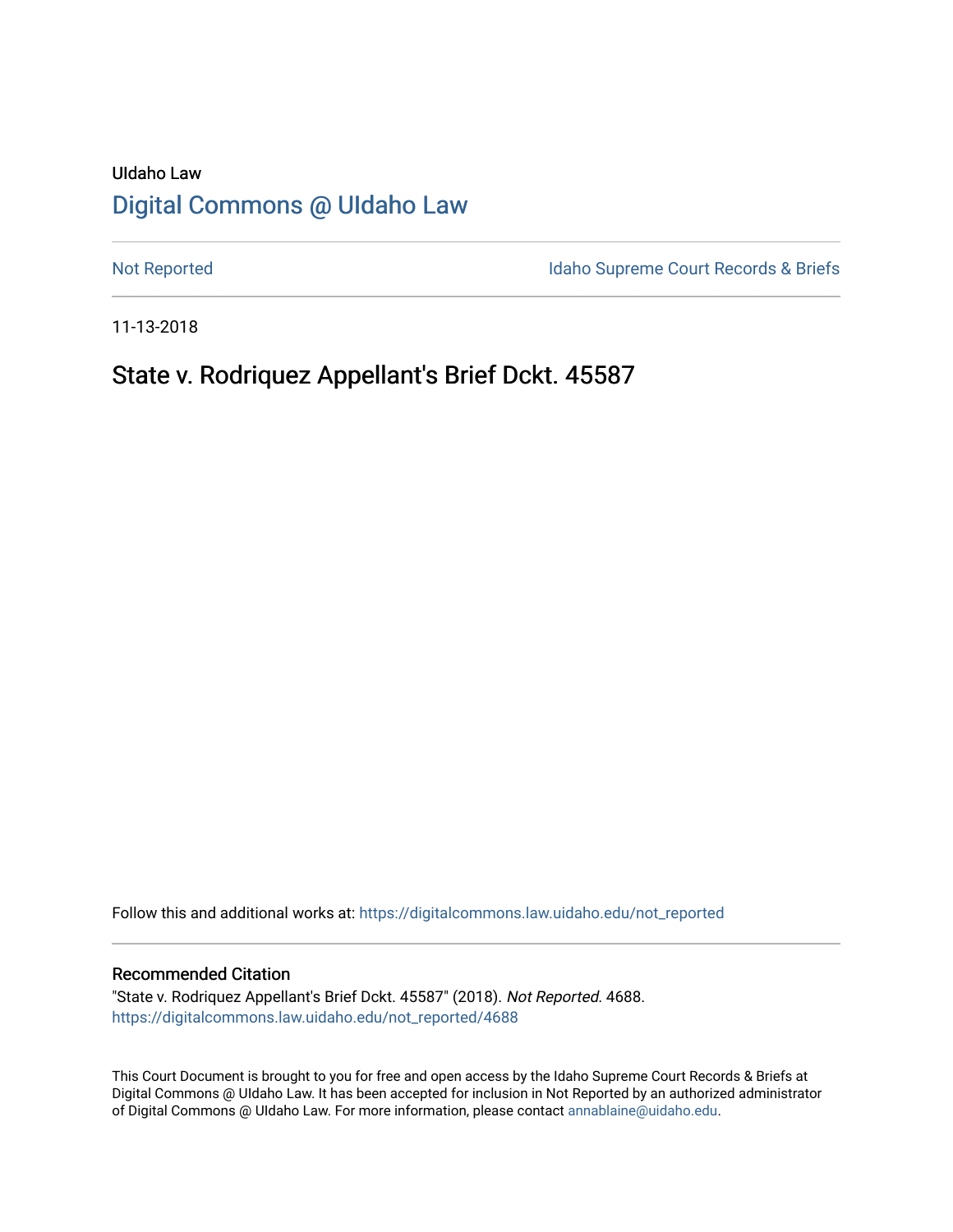Electronically Filed 11/13/2018 2:43 PM Idaho Supreme Court Karel Lehrman, Clerk of the Court By: Brad Thies, Deputy Clerk

### **IN THE SUPREME COURT OF THE STATE OF IDAHO**

| <b>STATE OF IDAHO,</b>       |  |
|------------------------------|--|
| <b>Plaintiff-Respondent,</b> |  |
| v.                           |  |
| <b>JORGE E. RODRIQUEZ,</b>   |  |
| Defendant-Appellant.         |  |

**) NO. 45587**

**) BOISE COUNTY NO. CR 2016-932**

**JORGE E. RODRIQUEZ, ) APPELLANT'S BRIEF**

### **BRIEF OF APPELLANT** \_\_\_\_\_\_\_\_\_\_\_\_\_\_\_\_\_\_\_\_\_\_\_\_

\_\_\_\_\_\_\_\_\_\_\_\_\_\_\_\_\_\_\_\_\_\_\_\_

### **APPEAL FROM THE DISTRICT COURT OF THE FOURTH JUDICIAL DISTRICT OF THE STATE OF IDAHO, IN AND FOR THE COUNTY OF BOISE**

\_\_\_\_\_\_\_\_\_\_\_\_\_\_\_\_\_\_\_\_\_\_\_\_

**HONORABLE RENAE HOFF District Judge**

\_\_\_\_\_\_\_\_\_\_\_\_\_\_\_\_\_\_\_\_\_\_\_\_

**ERIC D. FREDERICKSEN KENNETH K. JORGENSEN State Appellate Public Defender Deputy Attorney General I.S.B. #6555 Criminal Law Division**

**MAYA P. WALDRON Boise, Idaho 83720-0010 Deputy State Appellate Public Defender (208) 334-4534 I.S.B. #9582 322 E. Front Street, Suite 570 Boise, Idaho 83702 Phone: (208) 334-2712 Fax: (208) 334-2985 E-mail: documents@sapd.state.id.us**

**ATTORNEYS FOR ATTORNEY FOR DEFENDANT-APPELLANT PLAINTIFF-RESPONDENT**

**P.O. Box 83720**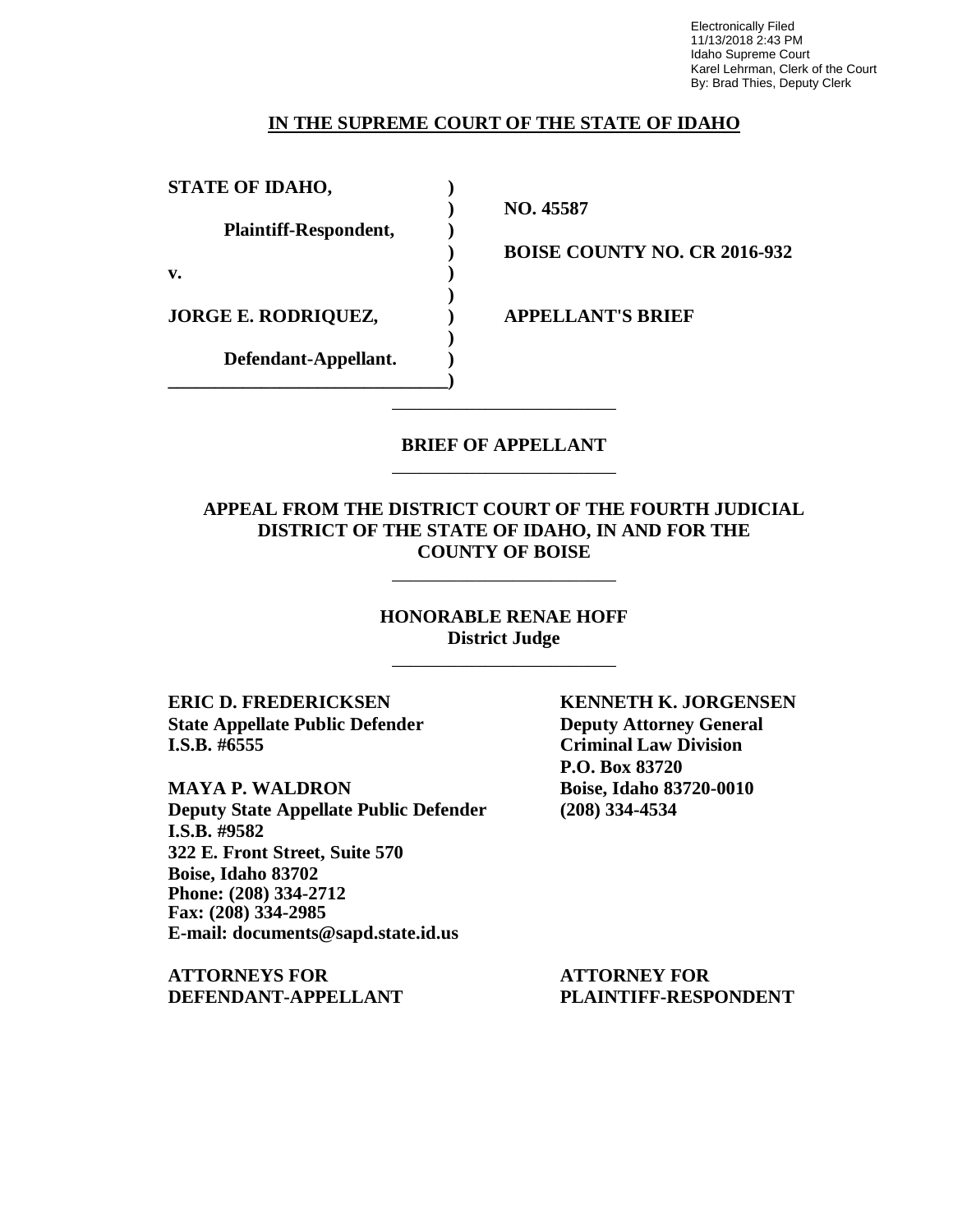## **TABLE OF CONTENTS**

### **PAGE**

| Statement of the Facts and                                                                                                                          |  |
|-----------------------------------------------------------------------------------------------------------------------------------------------------|--|
|                                                                                                                                                     |  |
|                                                                                                                                                     |  |
| The District Court Abused Its Discretion By Allowing Autumn's Mother To<br>Offer Hearsay Testimony That Autumn Told Her That Mr. Rodriquez Hit Her5 |  |
|                                                                                                                                                     |  |
|                                                                                                                                                     |  |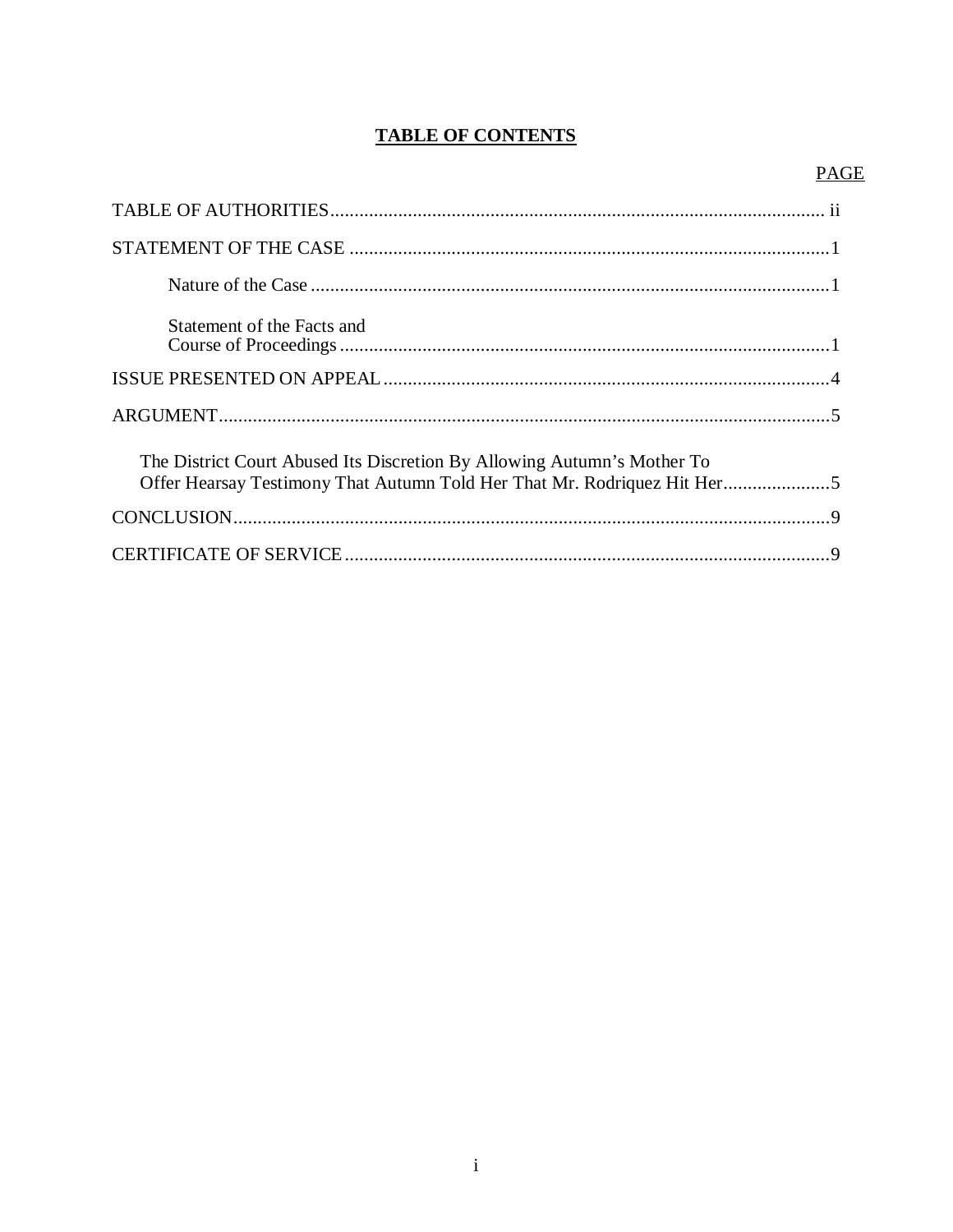# **TABLE OF AUTHORITIES**

## Cases

# Rules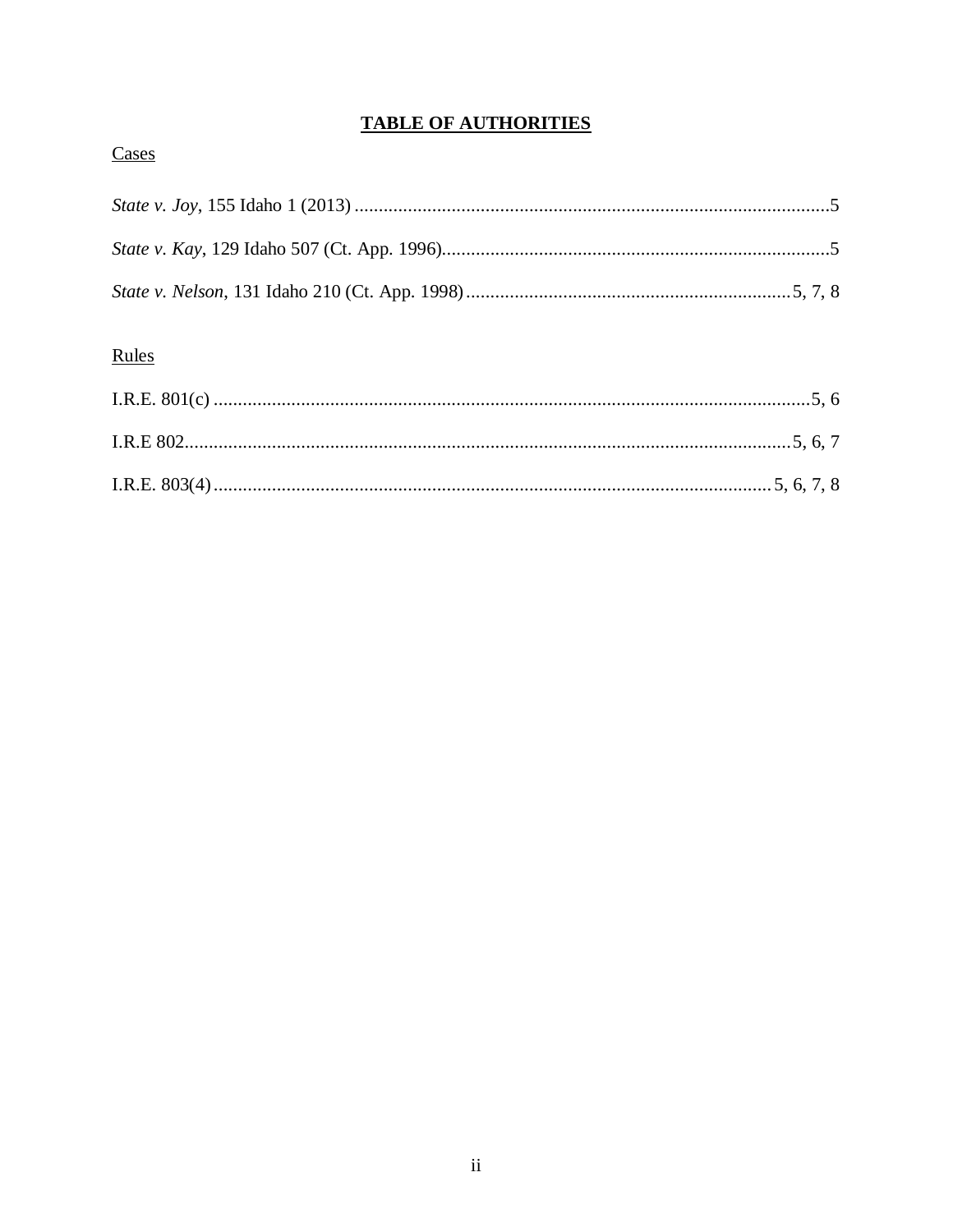#### STATEMENT OF THE CASE

#### Nature of the Case

Jorge E. Rodriquez appeals from his judgment of conviction for domestic battery with traumatic injury in the presence of a child. The district court abused its discretion by allowing Mr. Rodriquez's mother-in-law to testify, over his hearsay objection, that her daughter told her that Mr. Rodriquez had hit her. This Court should vacate Mr. Rodriquez's conviction and remand this case for a new trial.

#### Statement of Facts and Course of Proceedings

The State charged Mr. Rodriquez with domestic battery with traumatic injury in the presence of a child after his wife, Autumn Rodriquez,<sup>[1](#page-4-0)</sup> reported that he had hit her in the face and legs while she was nursing their daughter on April 17, 2016, leaving her with a broken nose and bruises on her legs and face. (R., pp.20–22, 40–42, 46–47; Tr. Vol. I, p.122, L.17–p.123, L.16, p.1[2](#page-4-1)5, L.12–p.126, L.7.) Mr. Rodriquez pled not guilty and took the case to trial.<sup>2</sup>

By the time the case went to trial, Autumn no longer maintained that Mr. Rodriquez had hit her as she had originally explained.<sup>[3](#page-4-2)</sup> (*See generally* Tr. Vol. I,<sup>[4](#page-4-3)</sup> p.109, L.15–p.148, L.16.) Instead, Autumn said that she had made up that story because she was mad at Mr. Rodriquez, who she believed was having an affair. (Tr. Vol. I, p.114, Ls.20–23, p.119, Ls.1–12, p.120,

<span id="page-4-0"></span><sup>&</sup>lt;sup>1</sup> For clarity's sake, this brief will refer to Autumn by her first name.

<span id="page-4-1"></span><sup>&</sup>lt;sup>2</sup> The first trial in this cases ended in a hung jury.  $(R., p.104.)$ 

<span id="page-4-2"></span><sup>&</sup>lt;sup>3</sup> Autumn testified consistently with her original story at the preliminary hearing in this case, though she testified at trial that she did so only because of threats made by the prosecutor. (*See* Tr. Vol. I, p.126, L.16–p.128, L.7, p.136, L.11–p.137, L.25.)

<span id="page-4-3"></span><sup>&</sup>lt;sup>4</sup> Citations to "Tr. Vol. I." refer to the transcript of the first day of trial, held on July 27, 2018, and use the page number of the electronic document (which correspond to the page numbers that are printed on the upper right-hand corner of each page, not the page numbers printed on the bottom middle of each page). Citations to "Tr. Vol. II" refer to the second day of trial, held on July 28, 2017.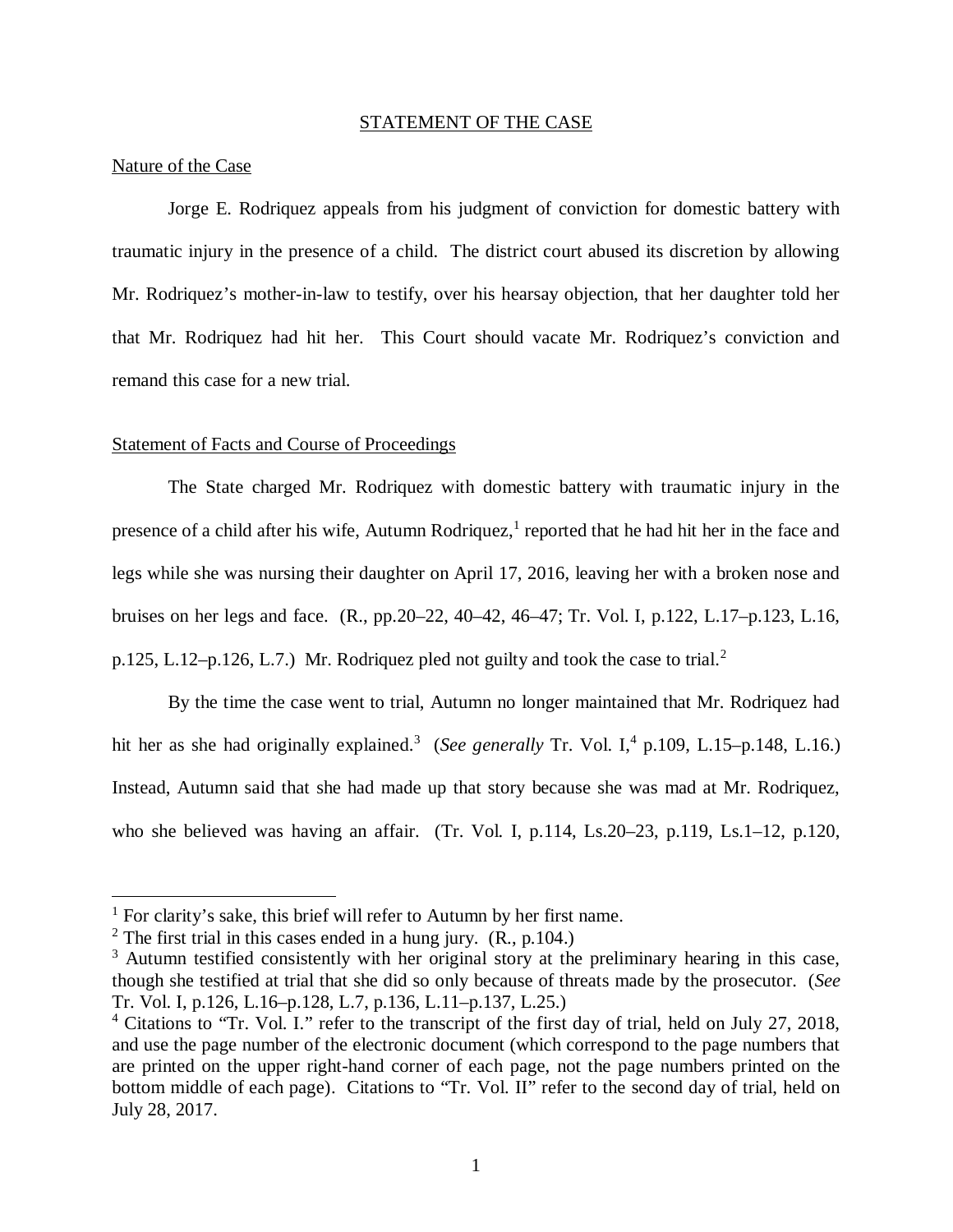Ls.5–21, p.121, Ls.17–22, p.124, L.25–p.125, L.11; Def. Ex. A (copies of messages between Mr. Rodriquez's sister and his ex-girlfriend, which Mr. Rodriquez's sister forwarded to Autumn).) What really happened is Autumn wanted to see text messages between Mr. Rodriquez and his ex-girlfriend, the two struggled over the phone, and the phone accidentally hit her in the face. (Tr. Vol. I, p.111, L.6–p.112, L.1, p.114, L.18–p.115, L.3, p.134, Ls.5–13, p.138, L.12–p.140, L.25.) The bruises on her legs were from her job as a cashier at Costco in Boise. (Tr. Vol. I, p.135, Ls.6–p24.) Thus, the question for the jury to decide was essentially which version of Autumn's story was true.

After Autumn testified that she had lied about Mr. Rodriquez hitting her, the State called Officer Cameron, a domestic violence officer for the Boise Police Department. (Tr. Vol. I, p.149, L.5–p.150, L.9.) Officer Cameron had no knowledge about the facts of this case, but testified as an expert regarding domestic violence, including why a domestic violence victim might not report a crime, might recant, or might minimize the abuser's conduct. (Tr. Vol. I, p.158, L.10–p.168, L.19.)

The State also relied heavily on the testimony of witnesses who interacted with Autumn after the alleged altercation. Two of Autumn's coworkers at Costco testified that they noticed Autumn had makeup covering bruising on her face when she came into work on April 20, and one said that she was "solemn" and "quiet." (Tr. Vol. I, p.181, L.1–p.184, L.9, p.188, L.8–p.191, L.17.) So they brought Autumn into the store manager's office where she cried, called the care line available to employees, and then left work early. (Tr. Vol. I, p.182, L.9–p.183, L.22, p.191, L.18–p.194, L.7.) One of the coworkers then followed Autumn to pick up her daughter at daycare. (Tr. Vol. I, p.194, L.14–195, L.9.)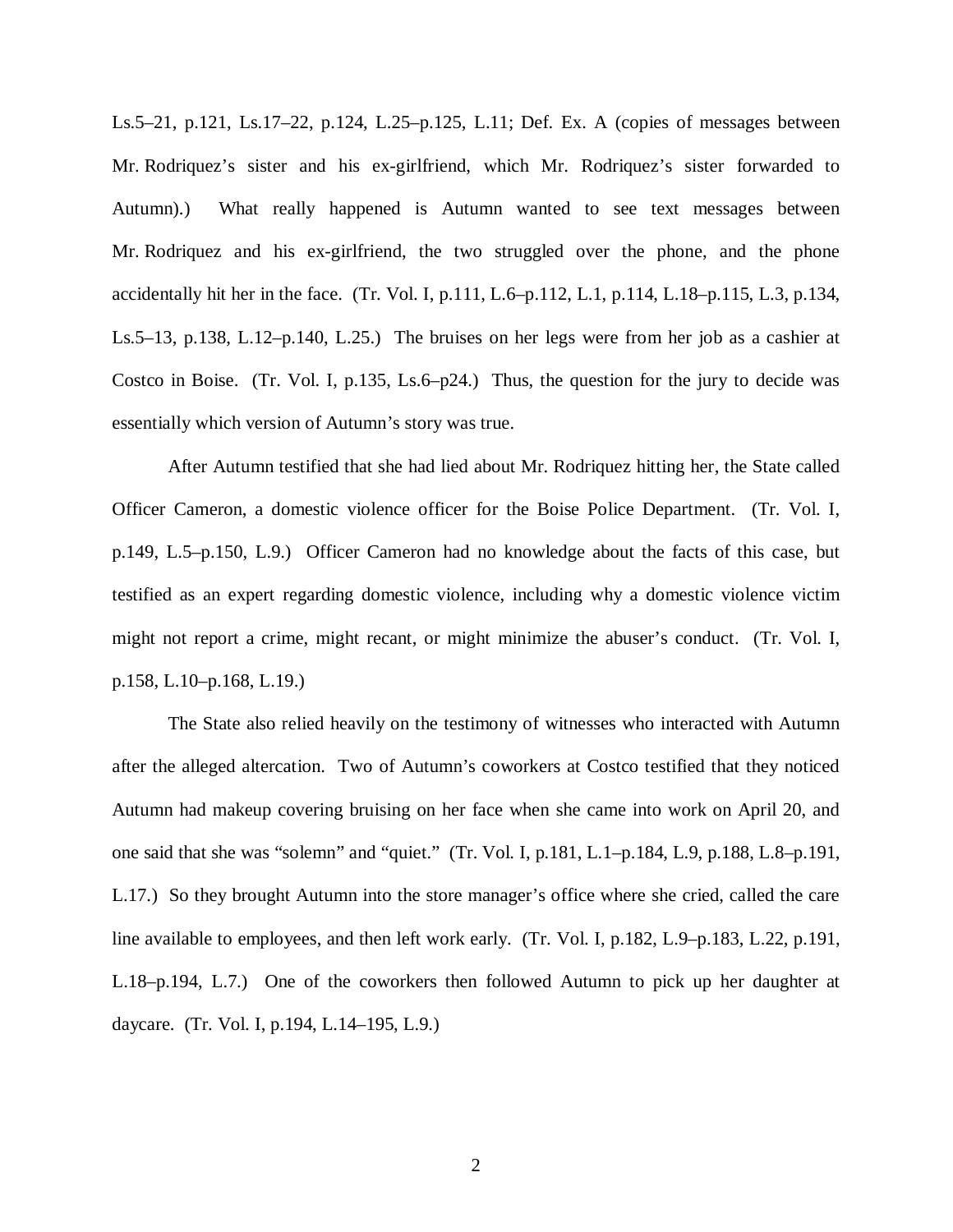After picking up her daughter, Autumn drove to her parent's house in Burley. (Tr. Vol. I, p.117, L.23–p.118, L.7, p.120, Ls.4–6.) Autumn tried calling her parents to let them know she was coming, and only was able to reach her father. (Tr. Vol. I, p.216, Ls.2–15, p.227, Ls.17–21.) He described her as "very frightened" on the phone. (Tr. Vol. I, p.216, Ls.2–15.) Autumn's parents testified that, when Autumn got there, she was shaking, upset, fearful, and had been crying. (Tr. Vol. I, p.219, Ls.10–19, p.228, Ls.19–22.) Autumn's mother, who happens to be a registered nurse, looked Autumn over and noticed a handful of injuries. (Tr. Vol. I, p.229, Ls.5– 21.) She then testified, over defense counsel's objection, that Autumn told her that her husband had caused the injuries. (Tr. Vol. I, p.230, Ls.9–21.) Officer Barnes responded to the home that night, spoke to Autumn, took photos, and referred the case to the Boise County Sheriff's Department. (Tr. Vol. I, p.199, L.17–p.206, L.14; State's Exs. 7–9.)

The next day, Autumn went to Dr. Petersen's office where her aunt worked as the doctor's assistant. (Tr. Vol. II, p.12, L.20–p.13, L.2.) Autumn wrote "My spouse hit me at home," on the intake form, told her aunt that Mr. Rodriquez had hit her while she was nursing their daughter, and told Dr. Petersen that her husband had hit her. (Tr. Vol. II, p.13, L.19–p.14, L.6, p.24, L.25–p.25, L.22; State's Ex. 10.) According to Dr. Petersen, Autumn had a broken nose. (Tr. Vol. II, p.25, L.23–p.28, L.3; *see also* State's Ex. 11 (x-rays).)

The jury found Mr. Rodriquez guilty (R., p.408), and the court sentenced him to a total of eighteen years, with eight years fixed (R., pp.448–51). Mr. Rodriquez timely appealed. (R., pp.457–63.)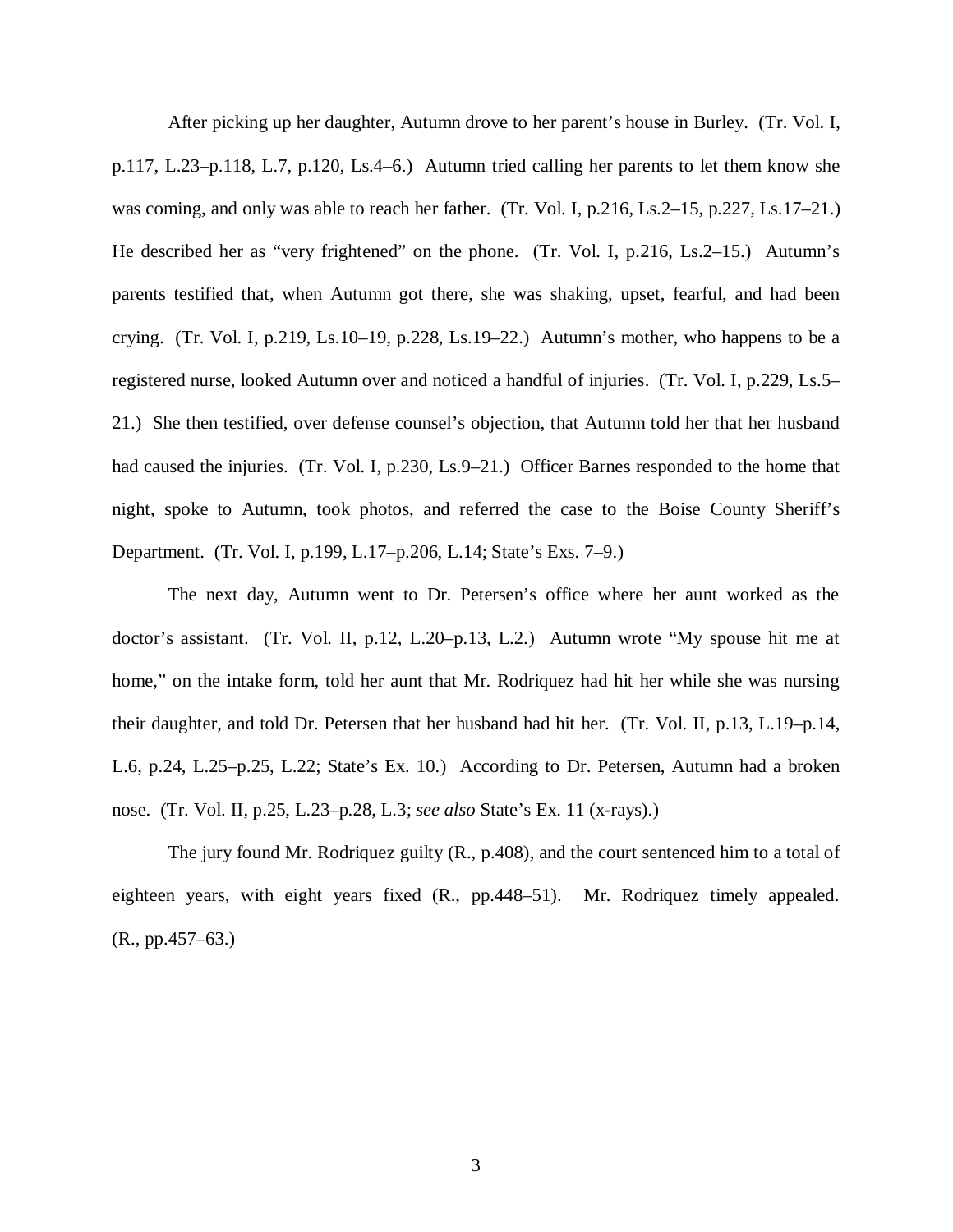## ISSUE

Did the district court abuse its discretion by allowing Autumn's mother to offer hearsay testimony that Autumn told her that Mr. Rodriquez hit her?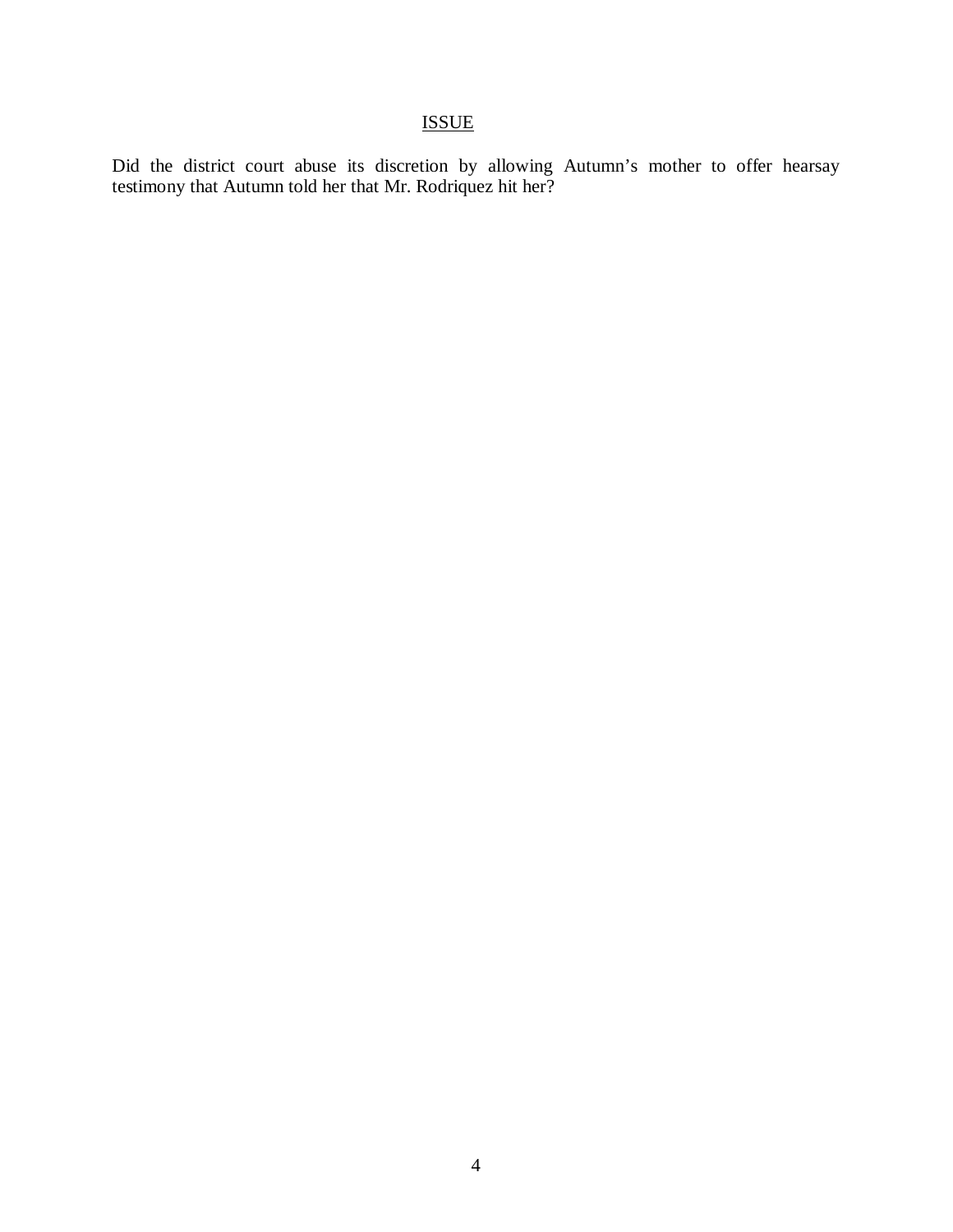#### ARGUMENT

### The District Court Abused Its Discretion By Allowing Autumn's Mother To Offer Hearsay Testimony That Autumn Told Her That Mr. Rodriquez Hit Her

"'Hearsay' is a statement, other than one made by the declarant while testifying at the trial or hearing, offered in evidence to prove the truth of the matter asserted." I.R.E. 801(c). Hearsay is generally inadmissible, unless an exception applies. I.R.E. 802. One such exception is a statement that "(A) is made for—and is reasonably pertinent to—medical diagnosis or treatment; and (B) describes medical history; past or present symptoms or sensations; or their source." I.R.E. 803(4). That exception "is premised on the assumption that such statements are generally trustworthy because the declarant is motivated by a desire to receive proper medical treatment and will therefore be truthful in giving pertinent information to the physician." *State v. Nelson*, 131 Idaho 210, 216 (Ct. App. 1998). When determining whether the exception applies, the court should "consider any factors which bear upon the likelihood that the [declarant] made the statement for this purpose, including evidence indicating whether the [declarant] understood the need to speak truthfully to the physician and factors that otherwise indicate the reliability of the statements." *State v. Kay*, 129 Idaho 507, 518 (Ct. App. 1996) (discussing the requisite analysis regarding a statement made by a young child).

This Court reviews the district court's decision to admit or exclude evidence for an abuse of discretion. *State v. Joy*, 155 Idaho 1, 6 (2013). A district court acts within its discretion if it (1) correctly perceived the issue as one of discretion; (2) acted within the outer boundaries of its discretion and consistently with the legal standards applicable to the specific choices available to it; and (3) reached its decision by an exercise of reason. *Id.*

Autumn's mother, Katheryn Hines, testified about what happened when Autumn got to her parent's home on April 20.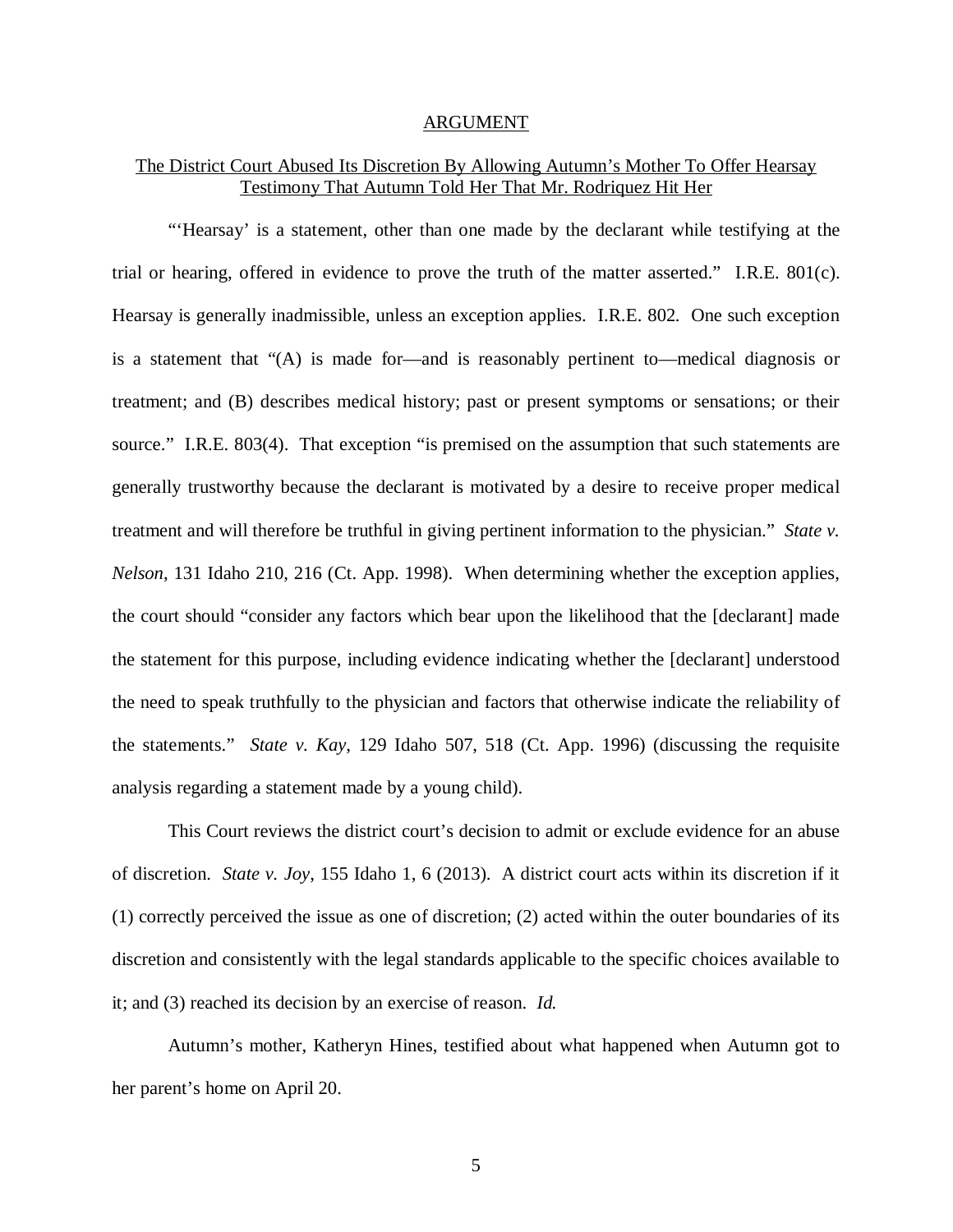Q. What did she physically look like? Take your time.

A. I know I'm a nurse, but it's real different when it's your own. She had two black eyes. I immediately put my hands up to her head. She had lumps on her head. She had—

[DEFENSE COUNSEL]: Objection. May we approach?

THE COURT: Um-hmm.

(Sidebar.)

BY [THE PROSECUTOR]:

Q. Continue on with your examination of your daughter.

A. She had lumps on her head. She had hair that had been pulled out on top of her head. She had bruises on her wrists. She had a shoe-print bruise on the inside of one of her legs. She had multiple bruises on another leg.

And she said, "I think my nose"—

Q. At this point, we're just going to—

A. Okay.

Q. You're an RN; correct?

A. Correct.

Q. At this point—I know it's your own daughter—did you feel that you were acting as a RN or her mother.

A. Both. It's my obligation, as a registered nurse, to report anything that I think is a danger to another person. I would lose my license if I didn't.

Q. How did she say she obtained these injuries?

[DEFENSE COUNSEL]: Objection, Your Honor.

THE COURT: I'll allow it, without hearsay.

[THE PROSECUTOR]:

Q. How did she say she obtained these injuries?

A. She said that her husband had done it.

Q. Would you say again that a little clearer. I'm sorry.

A. She said her husband Jorge had done it.

Q. Had done one of these injuries? Or . . .

A. No, everything.

(Tr. Vol I, p.229, L.5–p.230, L.21.)

The district court abused its discretion by allowing Ms. Hines to testify that Autumn had

told her that Mr. Rodriquez hit her because it did not act consistently with Idaho Rules of Evidence 801, 802, and 803. Ms. Hines' testimony was hearsay because it introduced Autumn's out-of-court statement to prove the truth of the matter asserted, namely that Mr. Rodriquez had hit Autumn. *See* I.R.E. 801(c). Although the court admitted the statement under the exception for statements made for purposes of medical diagnosis or treatment, that exception does not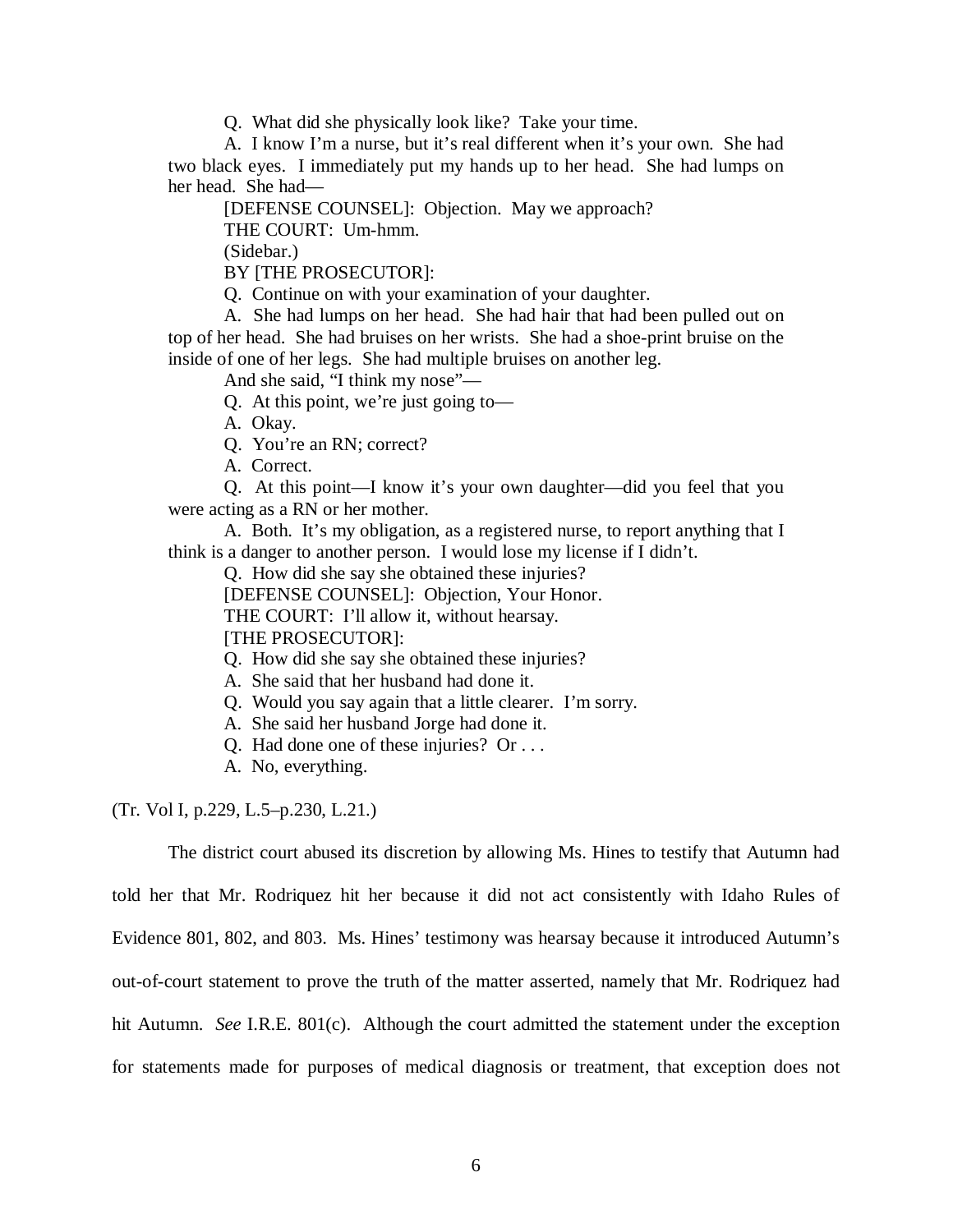apply here. *See* I.R.E. 803(4). In particular, the State did not show that Autumn made the statement for purposes of medical diagnosis or treatment, but instead mistakenly focused on the intent of Autumn's mother to try to establish that she was in essence conducting a medical examination when Autumn made the statement. Because Ms. Hines' subjective intent is irrelevant, and the totality of the circumstances indicates that Autumn made that statement because she was upset and not so that her mother could diagnose or treat her, the exception does not apply. The court should have excluded that testimony. *See* I.R.E. 802.

The hearsay exception for statements made for medical diagnosis or treatment does not apply to Ms. Hines' testimony because Autumn's statement was not "made for" medical diagnosis or treatment. *See* I.R.E. 803(4)(A). Autumn testified that she went to her parents' house in Burley four days after the alleged incident "Because I was upset with my husband because we had been fighting, and I thought for sure he was cheating on me. I just wanted to get away from him." (Tr. Vol. I, p.118, Ls.3–5; *see also* Tr. Vol. I, p.217, Ls.7–19 (Autumn's father testifying that Autumn asked to stay with her parents).) Further, Autumn testified that she told her mother that Mr. Rodriquez had hit her "because I was upset," that she was upset because she thought Mr. Rodriquez was cheating on her, and that she lied to her mother when she said Mr. Rodriquez hit her. (Tr. Vol. I, p.111, L.6–p.115, L.13, p.117, L.23–p.118, L.7, p.120, L.4– p.121, L.25, p.129, L.23–p.130, L.1.) There is simply no evidence that Autumn was "motivated by a desire to receive proper medical treatment" when she told her mother that Mr. Rodriquez hit her, and thus we cannot assume that Autumn's statement was trustworthy. *Nelson*, 131 Idaho at 216. Thus, the hearsay exception for statements made for medical diagnosis or treatment does not apply here.

The State's post-hoc attempt to shoehorn what was clearly a statement made by a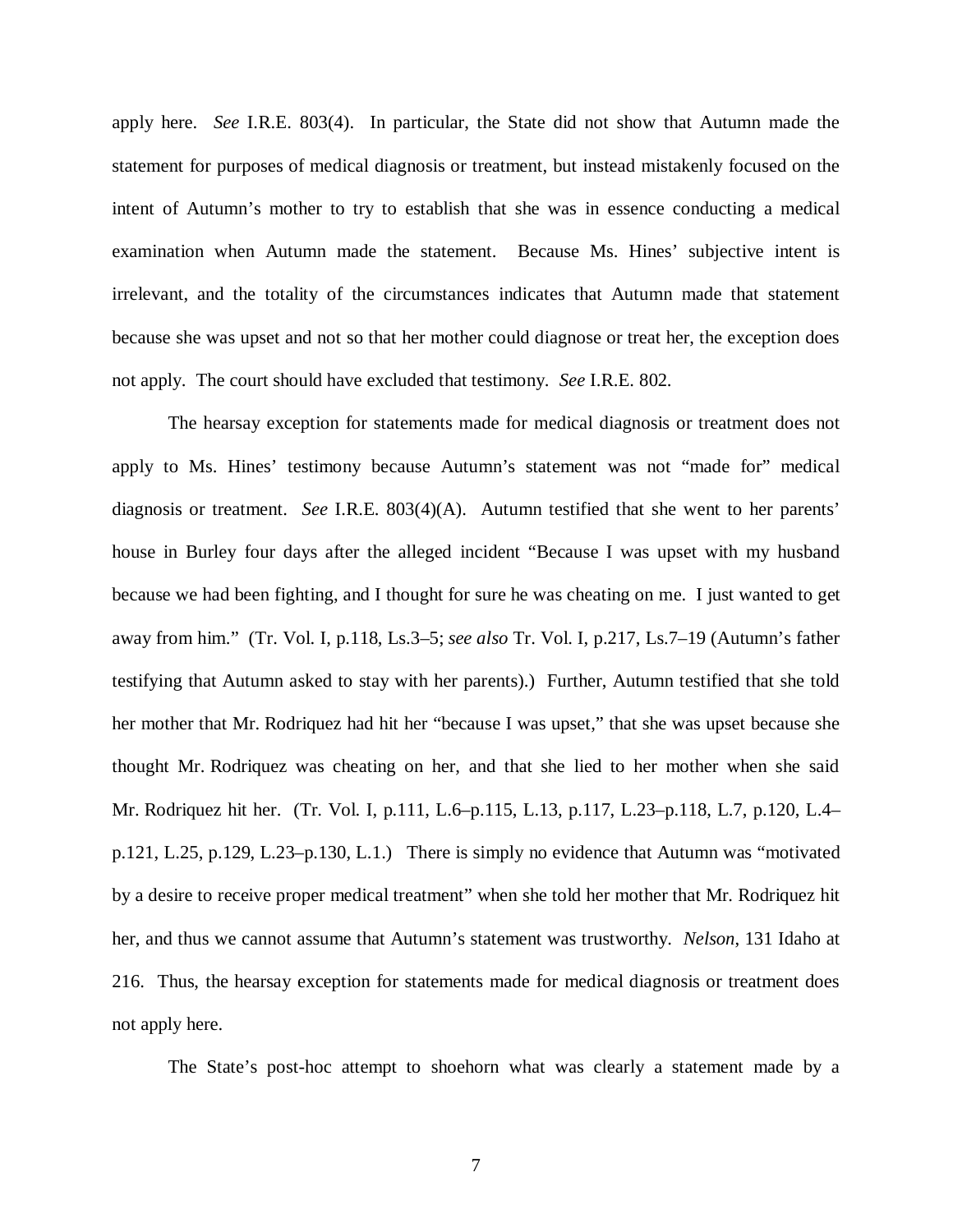distraught daughter to her mother into the hearsay exception for statements made for medical diagnosis or treatment missed the mark. (*See* Tr. Vol. I, p.221, L.18, p.229, L.15, p.235, L.1, p.237, L.7, p.242, L.5) (the prosecutor repeatedly using the term "exam" and examination" to describe the way that Ms. Hines reacted when seeing her daughter's injuries).) The relevant inquiry is not Ms. Hines' intent when hearing the statement, but rather Autumn's purpose when making it. *See* I.R.E 803(4); *Nelson*, 131 Idaho at 216. Therefore, it is irrelevant that Ms. Hines happened to be a registered nurse, and that she felt like she was acting both as a nurse and a mother at the time because she is a mandatory reporter. (Tr. Vol. I, p.229, L.25–p.230, L.8.) It is equally irrelevant that Autumn's father testified that his wife "checked Autumn over," and answered affirmatively when asked whether that was "akin to a medical examination." (Tr. Vol. I, p.221, Ls.15–19.) To be sure, Ms. Hines acted as any mother—nurse or not—would have under the circumstances, neither of Autumn's parents testified that Ms. Hines actually diagnosed or treated Autumn (*see generally* Tr. Vol. I, p.213, L.1–p.242, L.17; *see* Tr. Vol. I, p.239, Ls.23- 24) (Ms. Hines responding to defense counsel's question about Autumn's injuries to her nose being very apparent by saying, "Because I'm not an orthopedist, I can't say without x-rays.")), and Autumn went to Dr. Petersen's office the next day, where he diagnosed her with a broken nose (Tr. Vol. II, p.25, L.5–p.28, L.25).

Because Autumn did not tell her mother that Mr. Rodriquez had hit her so that her mother could diagnose or treat her, no exception to the hearsay rule applies and the court abused its discretion by admitting Ms. Hines' testimony.